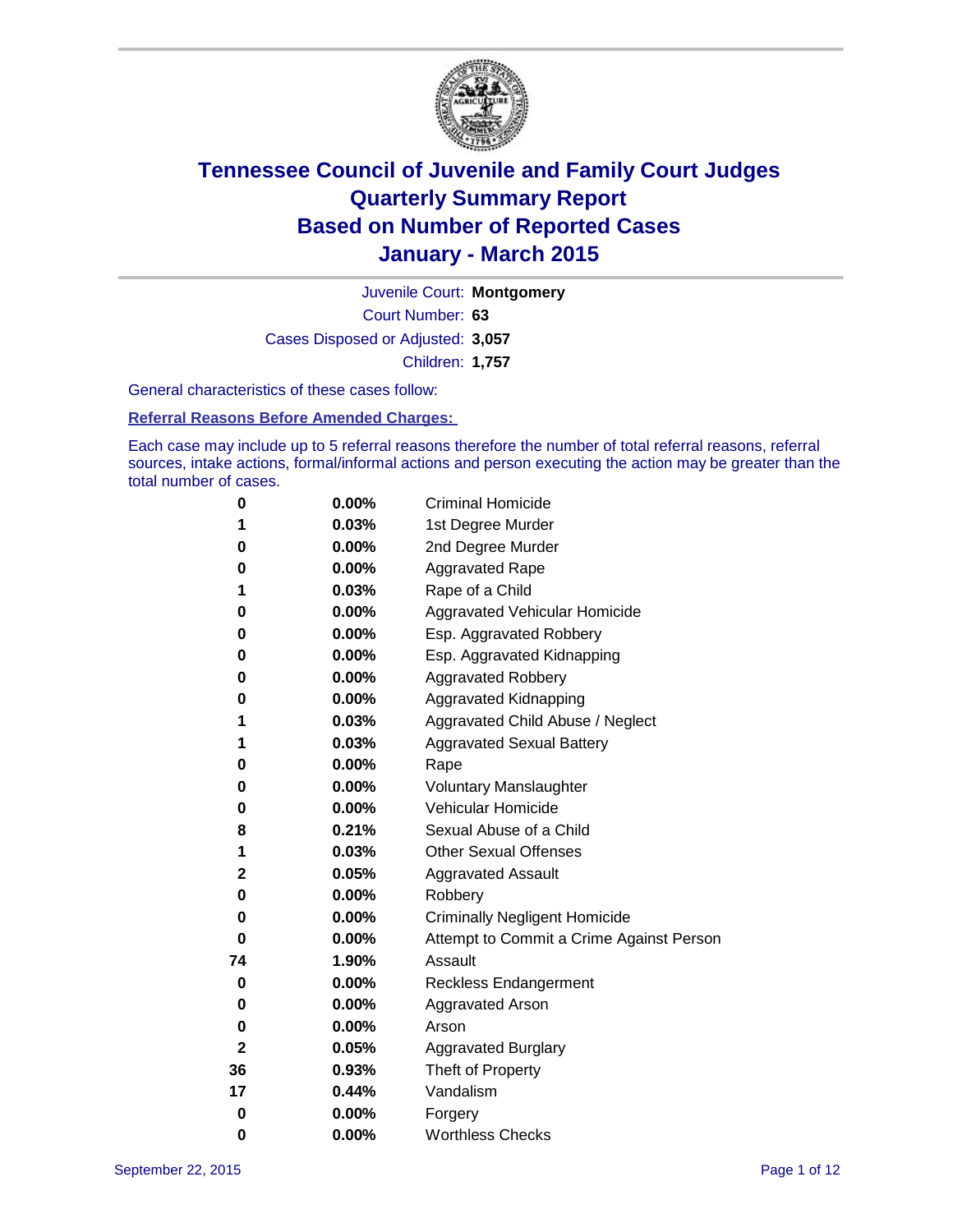

Court Number: **63** Juvenile Court: **Montgomery** Cases Disposed or Adjusted: **3,057** Children: **1,757**

#### **Referral Reasons Before Amended Charges:**

Each case may include up to 5 referral reasons therefore the number of total referral reasons, referral sources, intake actions, formal/informal actions and person executing the action may be greater than the total number of cases.

| 0            | 0.00%    | Illegal Possession / Fraudulent Use of Credit / Debit Cards |
|--------------|----------|-------------------------------------------------------------|
| 4            | 0.10%    | <b>Burglary</b>                                             |
| 1            | 0.03%    | Unauthorized Use of a Vehicle                               |
| 0            | 0.00%    | <b>Cruelty to Animals</b>                                   |
| 1            | 0.03%    | Sale of Controlled Substances                               |
| 44           | 1.13%    | <b>Other Drug Offenses</b>                                  |
| 6            | 0.15%    | Possession of Controlled Substances                         |
| 3            | 0.08%    | <b>Criminal Attempt</b>                                     |
| 7            | 0.18%    | Carrying Weapons on School Property                         |
| 0            | 0.00%    | Unlawful Carrying / Possession of a Weapon                  |
| 1            | 0.03%    | <b>Evading Arrest</b>                                       |
| 1            | 0.03%    | Escape                                                      |
| 0            | 0.00%    | Driving Under Influence (DUI)                               |
| 23           | 0.59%    | Possession / Consumption of Alcohol                         |
| 4            | 0.10%    | Resisting Stop, Frisk, Halt, Arrest or Search               |
| 0            | 0.00%    | <b>Aggravated Criminal Trespass</b>                         |
| 1            | 0.03%    | Harassment                                                  |
| 0            | 0.00%    | Failure to Appear                                           |
| $\mathbf 2$  | 0.05%    | Filing a False Police Report                                |
| 5            | 0.13%    | Criminal Impersonation                                      |
| 82           | 2.11%    | <b>Disorderly Conduct</b>                                   |
| 8            | 0.21%    | <b>Criminal Trespass</b>                                    |
| 0            | $0.00\%$ | <b>Public Intoxication</b>                                  |
| 0            | 0.00%    | Gambling                                                    |
| 188          | 4.83%    | <b>Traffic</b>                                              |
| 1            | 0.03%    | Local Ordinances                                            |
| 5            | 0.13%    | Violation of Wildlife Regulations                           |
| 1            | 0.03%    | Contempt of Court                                           |
| 40           | 1.03%    | Violation of Probation                                      |
| $\mathbf{2}$ | 0.05%    | Violation of Aftercare                                      |
| 29           | 0.75%    | <b>Unruly Behavior</b>                                      |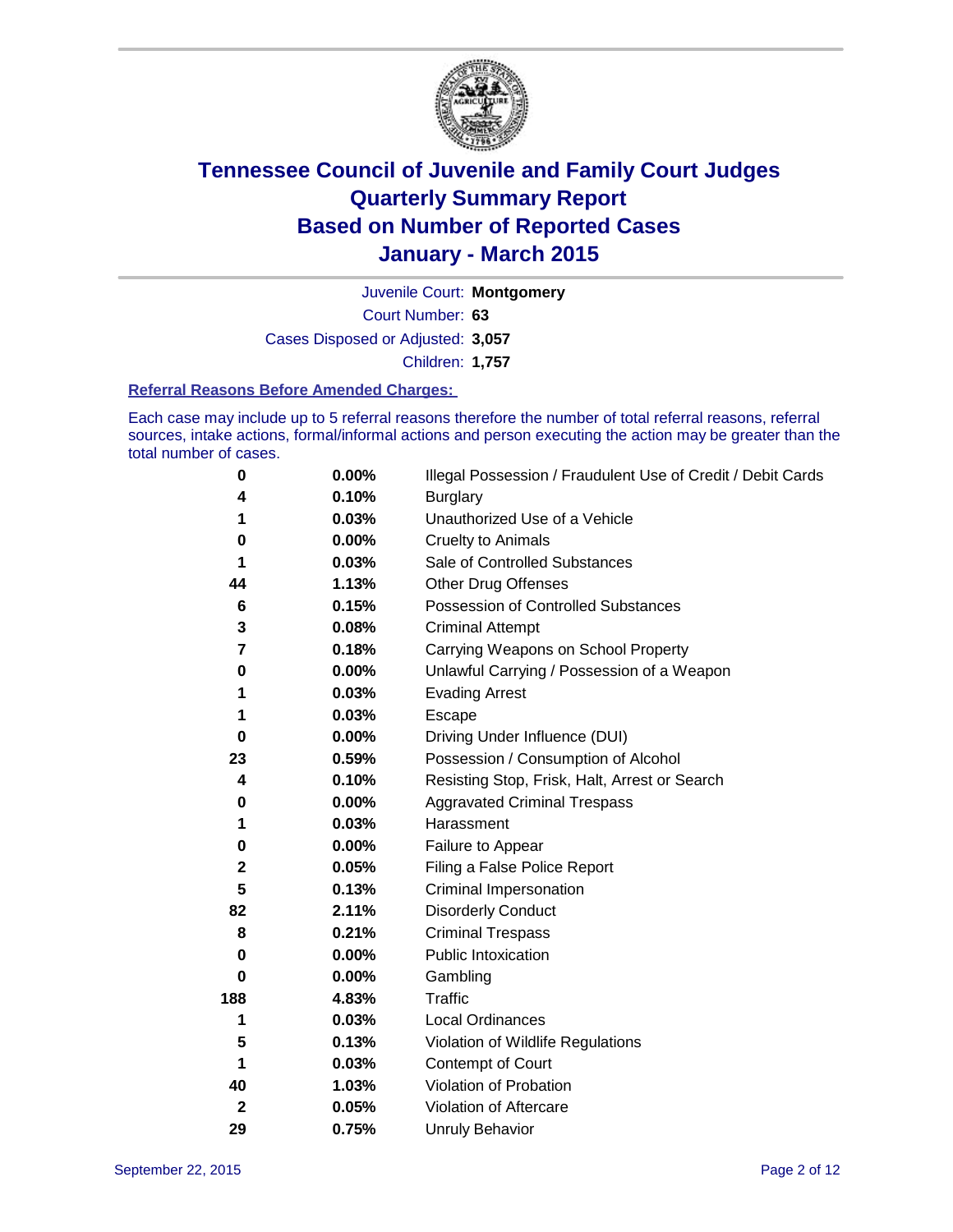

Court Number: **63** Juvenile Court: **Montgomery** Cases Disposed or Adjusted: **3,057** Children: **1,757**

### **Referral Reasons Before Amended Charges:**

Each case may include up to 5 referral reasons therefore the number of total referral reasons, referral sources, intake actions, formal/informal actions and person executing the action may be greater than the total number of cases.

| 161         | 4.14%   | Truancy                                |
|-------------|---------|----------------------------------------|
| 12          | 0.31%   | In-State Runaway                       |
| $\mathbf 0$ | 0.00%   | Out-of-State Runaway                   |
| 19          | 0.49%   | Possession of Tobacco Products         |
| $\bf{0}$    | 0.00%   | Violation of a Valid Court Order       |
| 17          | 0.44%   | Violation of Curfew                    |
| 0           | 0.00%   | Sexually Abused Child                  |
| 0           | 0.00%   | <b>Physically Abused Child</b>         |
| 103         | 2.65%   | Dependency / Neglect                   |
| 24          | 0.62%   | <b>Termination of Parental Rights</b>  |
| 0           | 0.00%   | <b>Violation of Pretrial Diversion</b> |
| 0           | 0.00%   | Violation of Informal Adjustment       |
| 2,698       | 69.36%  | <b>Judicial Review</b>                 |
| 0           | 0.00%   | <b>Administrative Review</b>           |
| 111         | 2.85%   | <b>Foster Care Review</b>              |
| 60          | 1.54%   | Custody                                |
| 33          | 0.85%   | Visitation                             |
| 25          | 0.64%   | Paternity / Legitimation               |
| 11          | 0.28%   | <b>Child Support</b>                   |
| 0           | 0.00%   | <b>Request for Medical Treatment</b>   |
| $\bf{0}$    | 0.00%   | <b>Consent to Marry</b>                |
| 13          | 0.33%   | Other                                  |
| 3,890       | 100.00% | <b>Total Referrals</b>                 |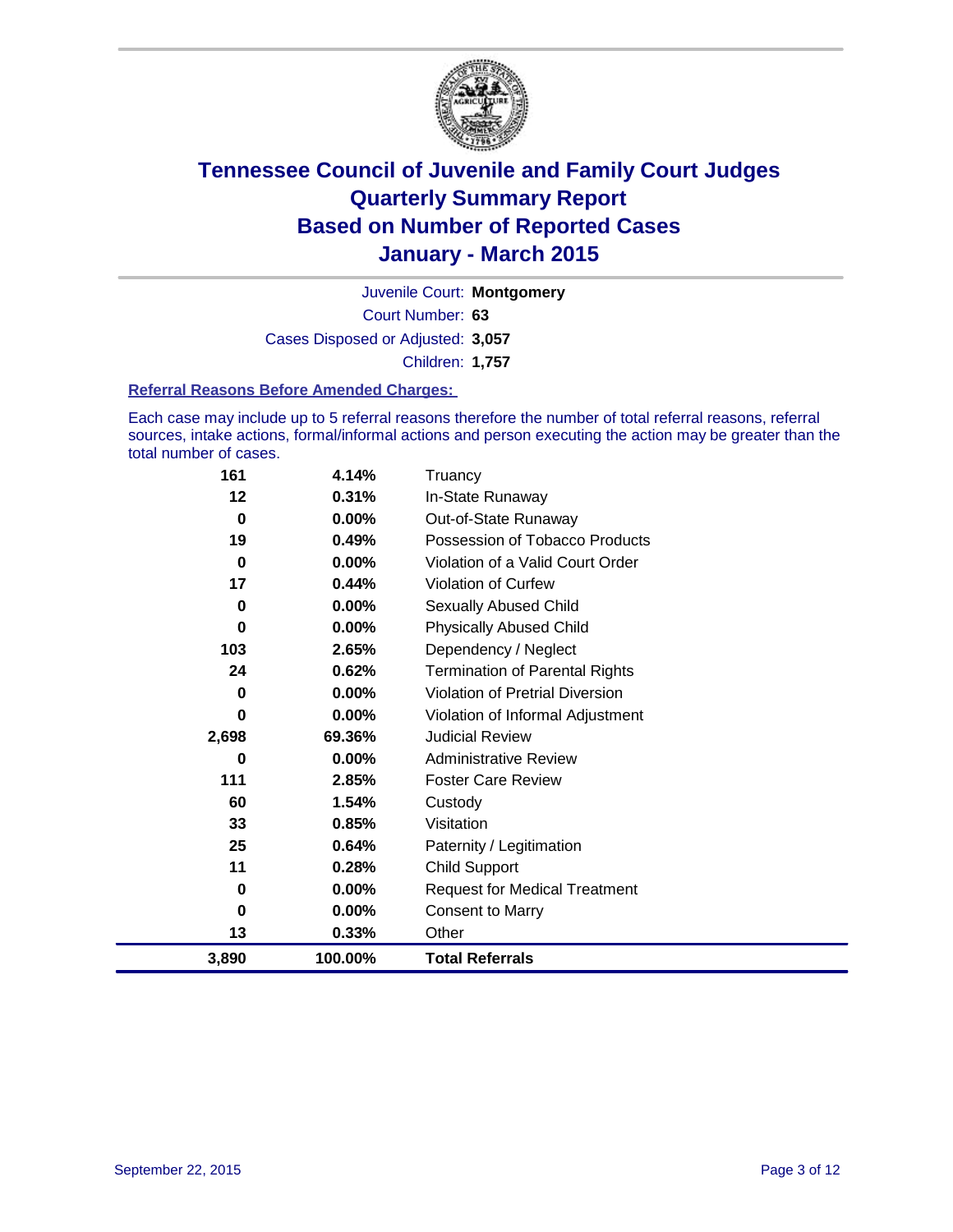

| Juvenile Court: Montgomery        |  |
|-----------------------------------|--|
| Court Number: 63                  |  |
| Cases Disposed or Adjusted: 3.057 |  |
| Children: 1,757                   |  |
| <b>Referral Sources: 1</b>        |  |

| 3,890 | 100.00%  | <b>Total Referral Sources</b>     |  |
|-------|----------|-----------------------------------|--|
| 6     | 0.15%    | Other                             |  |
| 0     | $0.00\%$ | Unknown                           |  |
| 0     | $0.00\%$ | Hospital                          |  |
| 0     | $0.00\%$ | Child & Parent                    |  |
| 4     | 0.10%    | Victim                            |  |
| 0     | $0.00\%$ | <b>Other Court</b>                |  |
| 0     | $0.00\%$ | Social Agency                     |  |
| 2,760 | 70.95%   | <b>Court Staff</b>                |  |
| 0     | $0.00\%$ | <b>District Attorney's Office</b> |  |
| 0     | $0.00\%$ | <b>Other State Department</b>     |  |
| 229   | 5.89%    | <b>DCS</b>                        |  |
| 0     | 0.00%    | <b>CSA</b>                        |  |
| 176   | 4.52%    | School                            |  |
| 2     | 0.05%    | Self                              |  |
| 19    | 0.49%    | <b>Relatives</b>                  |  |
| 149   | 3.83%    | Parents                           |  |
| 545   | 14.01%   | Law Enforcement                   |  |

### **Age of Child at Referral: 2**

| 1,757 | 100.00%  | <b>Total Child Count</b> |
|-------|----------|--------------------------|
| 0     | $0.00\%$ | <b>Unknown</b>           |
| 6     | 0.34%    | Ages 19 and Over         |
| 373   | 21.23%   | Ages 17 through 18       |
| 451   | 25.67%   | Ages 15 through 16       |
| 278   | 15.82%   | Ages 13 through 14       |
| 137   | 7.80%    | Ages 11 through 12       |
| 512   | 29.14%   | Ages 10 and Under        |
|       |          |                          |

<sup>1</sup> If different than number of Referral Reasons (3890), verify accuracy of your court's data.

One child could be counted in multiple categories, verify accuracy of your court's data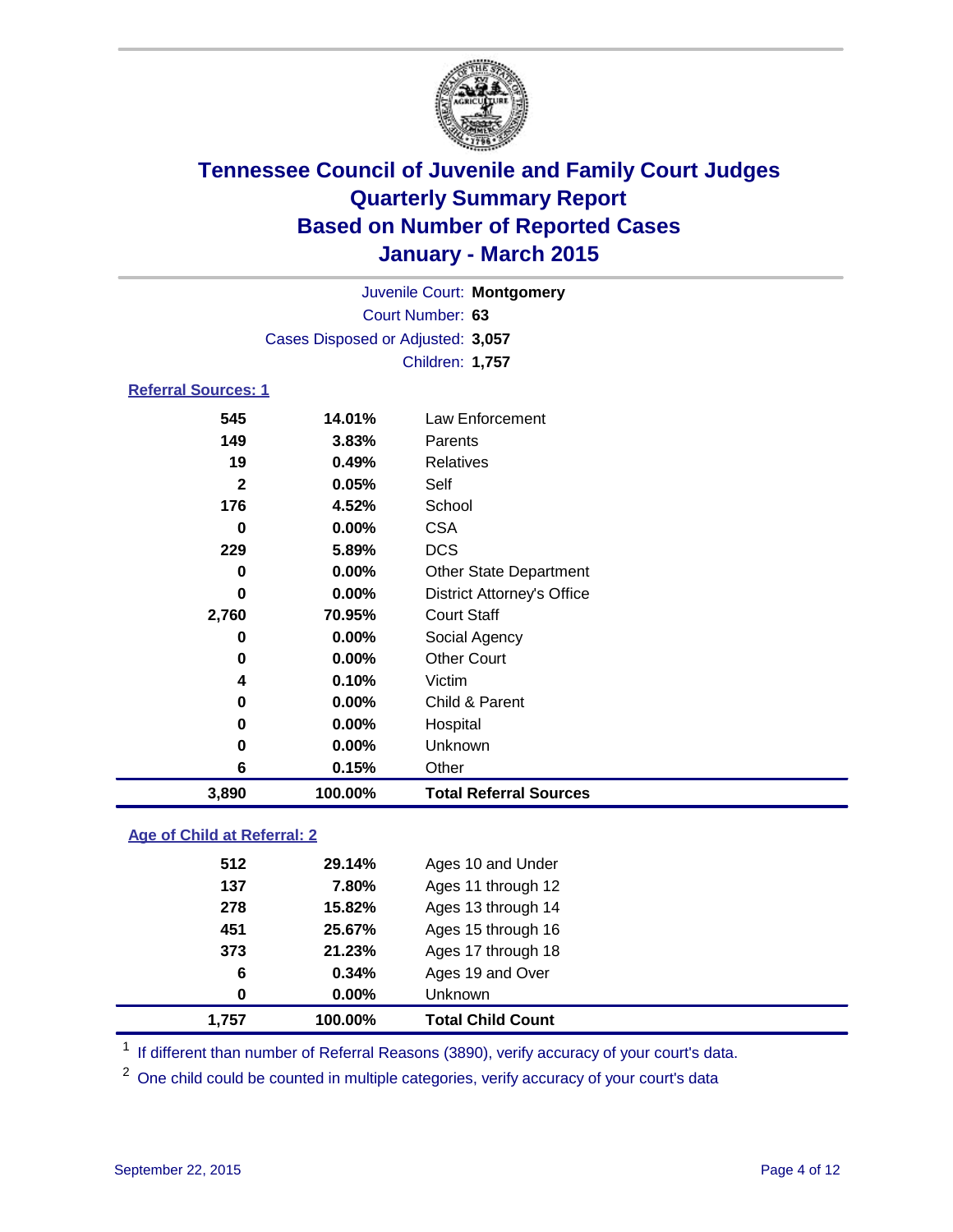

| Juvenile Court: Montgomery              |                                   |                          |  |
|-----------------------------------------|-----------------------------------|--------------------------|--|
|                                         |                                   | Court Number: 63         |  |
|                                         | Cases Disposed or Adjusted: 3,057 |                          |  |
|                                         |                                   | Children: 1,757          |  |
| Sex of Child: 1                         |                                   |                          |  |
| 802                                     | 45.65%                            | Male                     |  |
| 546                                     | 31.08%                            | Female                   |  |
| 409                                     | 23.28%                            | Unknown                  |  |
| 1,757                                   | 100.00%                           | <b>Total Child Count</b> |  |
| <b>Race of Child: 1</b>                 |                                   |                          |  |
| 683                                     | 38.87%                            | White                    |  |
| 377                                     | 21.46%                            | African American         |  |
| 4                                       | 0.23%                             | Native American          |  |
| 10                                      | 0.57%                             | Asian                    |  |
| 72                                      | 4.10%                             | Mixed                    |  |
| 611                                     | 34.78%                            | Unknown                  |  |
| 1,757                                   | 100.00%                           | <b>Total Child Count</b> |  |
| <b>Hispanic Origin: 1</b>               |                                   |                          |  |
| $\mathbf 2$                             | 0.11%                             | Yes                      |  |
| 5                                       | 0.28%                             | <b>No</b>                |  |
| 1,750                                   | 99.60%                            | Unknown                  |  |
| 1,757                                   | 100.00%                           | <b>Total Child Count</b> |  |
| <b>School Enrollment of Children: 1</b> |                                   |                          |  |
| 1,095                                   | 62.32%                            | Yes                      |  |
| 26                                      | 1.48%                             | <b>No</b>                |  |
| 636                                     | 36.20%                            | Unknown                  |  |
| 1,757                                   | 100.00%                           | <b>Total Child Count</b> |  |

<sup>1</sup> One child could be counted in multiple categories, verify accuracy of your court's data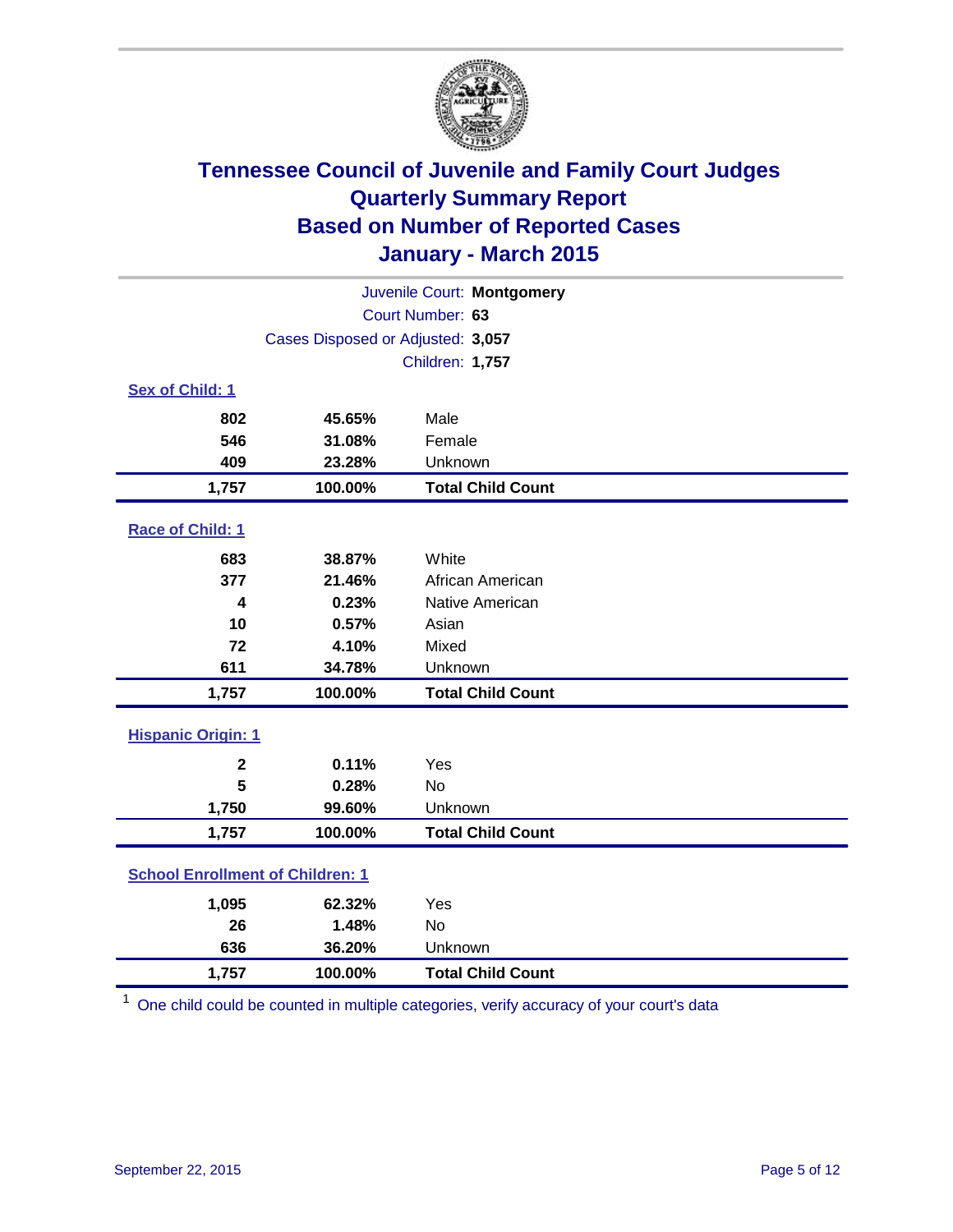

Court Number: **63** Juvenile Court: **Montgomery** Cases Disposed or Adjusted: **3,057** Children: **1,757**

### **Living Arrangement of Child at Time of Referral: 1**

| 1,757 | 100.00%  | <b>Total Child Count</b>     |
|-------|----------|------------------------------|
| 1     | 0.06%    | Other                        |
| 746   | 42.46%   | Unknown                      |
| 0     | $0.00\%$ | Independent                  |
| 1     | 0.06%    | In an Institution            |
| 0     | $0.00\%$ | In a Residential Center      |
| 1     | 0.06%    | In a Group Home              |
| 8     | 0.46%    | With Foster Family           |
| 11    | 0.63%    | <b>With Adoptive Parents</b> |
| 4     | 0.23%    | <b>With Relatives</b>        |
| 93    | 5.29%    | With Father                  |
| 627   | 35.69%   | <b>With Mother</b>           |
| 14    | 0.80%    | With Mother and Stepfather   |
| 9     | 0.51%    | With Father and Stepmother   |
| 242   | 13.77%   | With Both Biological Parents |
|       |          |                              |

### **Type of Detention: 2**

| 25       | 0.82%    | Non-Secure Placement         |
|----------|----------|------------------------------|
| 89       | 2.91%    | Juvenile Detention Facility  |
| $\bf{0}$ | $0.00\%$ | Jail - Complete Separation   |
| 0        | 0.00%    | Jail - Partial Separation    |
| 0        | $0.00\%$ | Jail - No Separation         |
| 1        | 0.03%    | <b>Psychiatric Hospital</b>  |
| 0        | $0.00\%$ | <b>Unknown</b>               |
| 2,941    | 96.21%   | Does Not Apply               |
| 1        | 0.03%    | Other                        |
| 3,057    | 100.00%  | <b>Total Detention Count</b> |

<sup>1</sup> One child could be counted in multiple categories, verify accuracy of your court's data

If different than number of Cases (3057) verify accuracy of your court's data.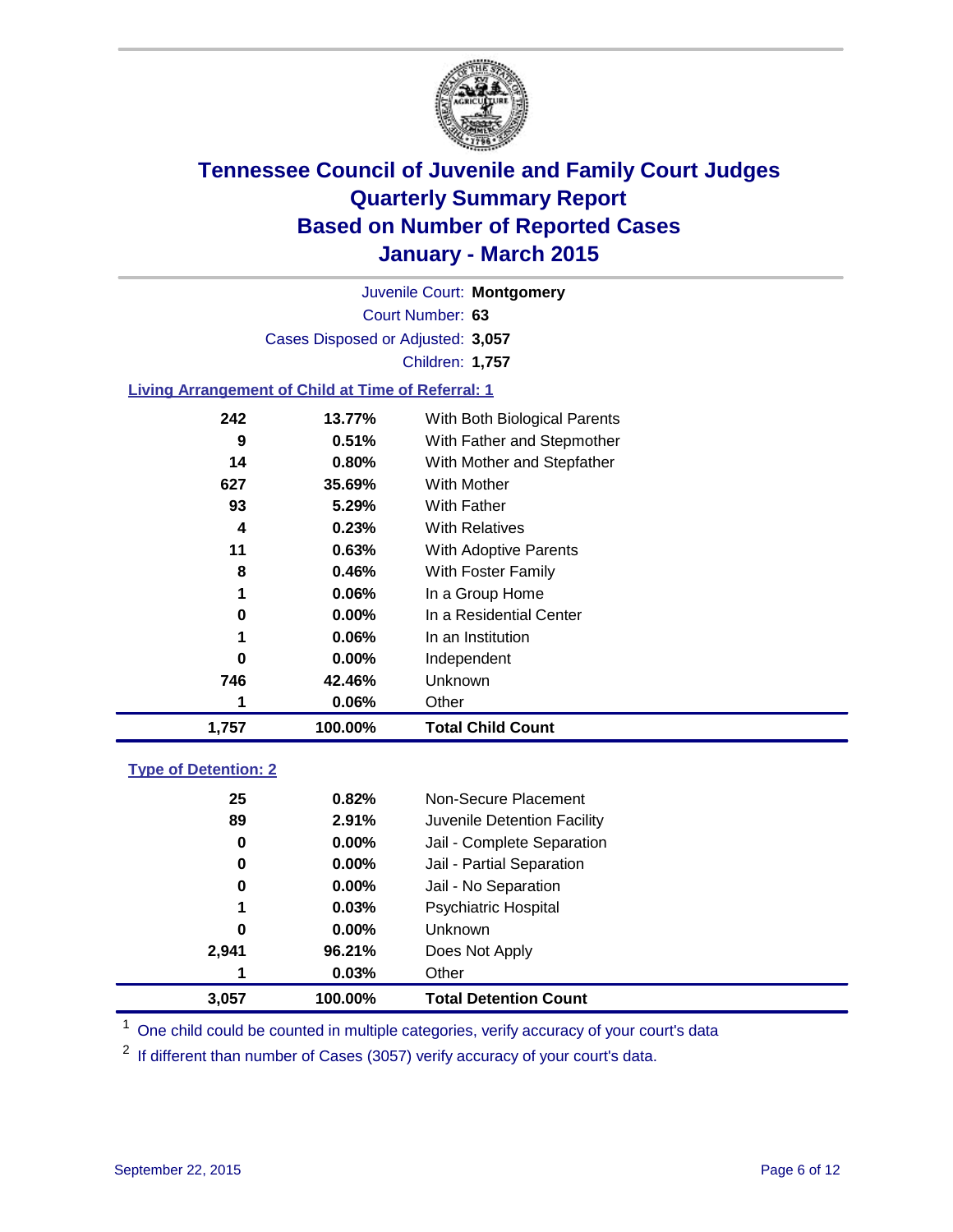

|                                                    | Juvenile Court: Montgomery        |                                      |  |  |  |  |
|----------------------------------------------------|-----------------------------------|--------------------------------------|--|--|--|--|
|                                                    | Court Number: 63                  |                                      |  |  |  |  |
|                                                    | Cases Disposed or Adjusted: 3,057 |                                      |  |  |  |  |
|                                                    | Children: 1,757                   |                                      |  |  |  |  |
| <b>Placement After Secure Detention Hearing: 1</b> |                                   |                                      |  |  |  |  |
| 42                                                 | 1.37%                             | Returned to Prior Living Arrangement |  |  |  |  |
| 36                                                 | 1.18%                             | Juvenile Detention Facility          |  |  |  |  |
| 0                                                  | 0.00%                             | Jail                                 |  |  |  |  |
| 1                                                  | 0.03%                             | Shelter / Group Home                 |  |  |  |  |
| 0                                                  | 0.00%                             | <b>Foster Family Home</b>            |  |  |  |  |
| $\bf{0}$                                           | 0.00%                             | <b>Psychiatric Hospital</b>          |  |  |  |  |
| 4                                                  | 0.13%                             | Unknown                              |  |  |  |  |
| 2,973                                              | 97.25%                            | Does Not Apply                       |  |  |  |  |
| 1                                                  | 0.03%                             | Other                                |  |  |  |  |
| 3,057                                              | 100.00%                           | <b>Total Placement Count</b>         |  |  |  |  |
| <b>Intake Actions: 2</b>                           |                                   |                                      |  |  |  |  |
| 844                                                |                                   |                                      |  |  |  |  |
|                                                    | 21.70%                            | <b>Petition Filed</b>                |  |  |  |  |
| 10                                                 | 0.26%                             | <b>Motion Filed</b>                  |  |  |  |  |
| 226                                                | 5.81%                             | <b>Citation Processed</b>            |  |  |  |  |
| 0                                                  | 0.00%                             | Notification of Paternity Processed  |  |  |  |  |
| 2,701                                              | 69.43%                            | Scheduling of Judicial Review        |  |  |  |  |
| 62                                                 | 1.59%                             | Scheduling of Administrative Review  |  |  |  |  |
| 47                                                 | 1.21%                             | Scheduling of Foster Care Review     |  |  |  |  |
| 0                                                  | 0.00%                             | Unknown                              |  |  |  |  |
| 0                                                  | 0.00%                             | Does Not Apply                       |  |  |  |  |
| 0                                                  | 0.00%                             | Other                                |  |  |  |  |

<sup>1</sup> If different than number of Cases (3057) verify accuracy of your court's data.

<sup>2</sup> If different than number of Referral Reasons (3890), verify accuracy of your court's data.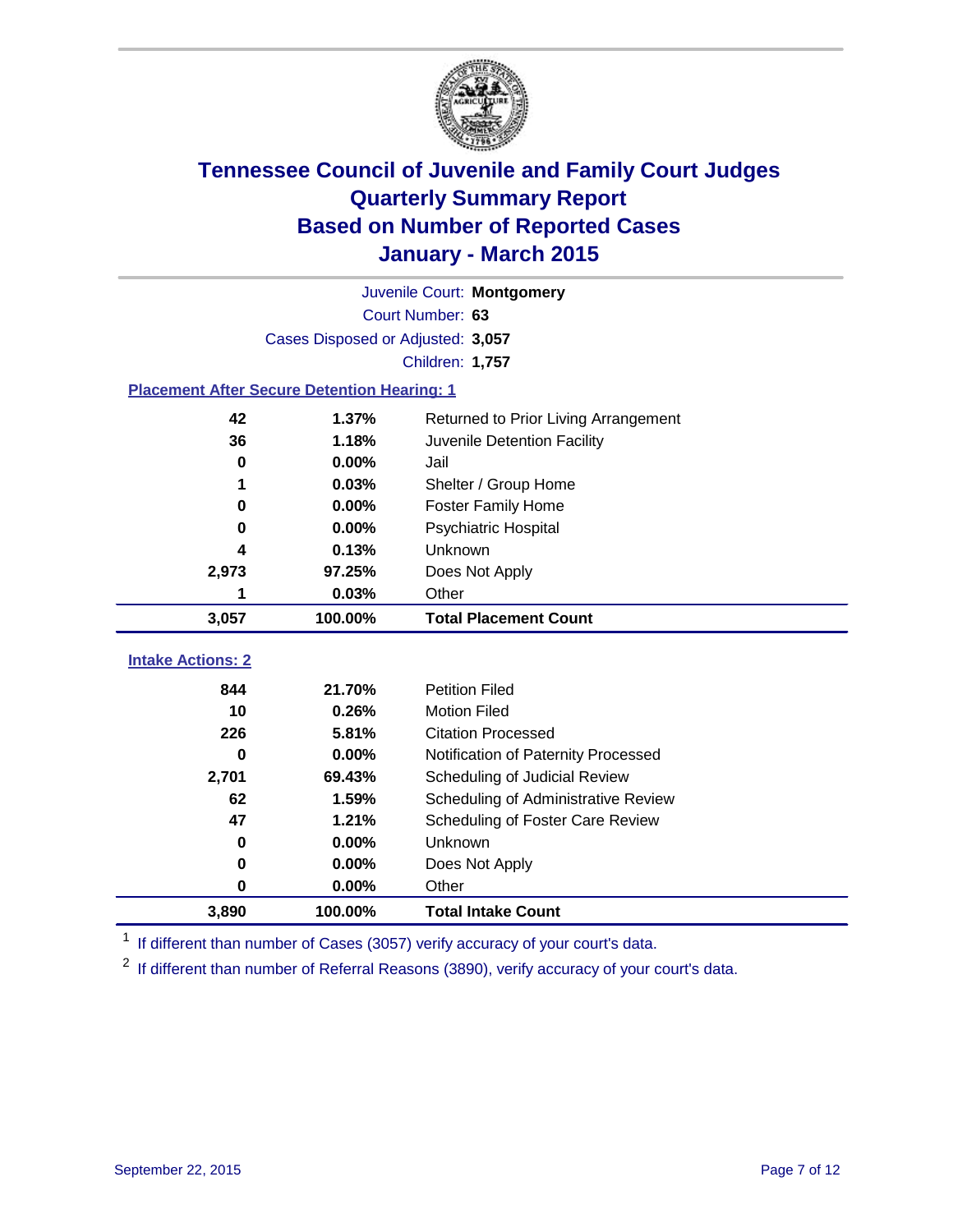

Court Number: **63** Juvenile Court: **Montgomery** Cases Disposed or Adjusted: **3,057** Children: **1,757**

### **Last Grade Completed by Child: 1**

| 5                       | 0.28%   | Too Young for School     |
|-------------------------|---------|--------------------------|
| $\mathbf 2$             | 0.11%   | Preschool                |
| 17                      | 0.97%   | Kindergarten             |
| 32                      | 1.82%   | 1st Grade                |
| $\pmb{0}$               | 0.00%   | 1st Grade                |
| 34                      | 1.94%   | 2nd Grade                |
| $\mathbf 0$             | 0.00%   | 2nd Grade                |
| 26                      | 1.48%   | 3rd Grade                |
| $\mathbf 0$             | 0.00%   | 3rd Grade                |
| 26                      | 1.48%   | 4th Grade                |
| $\mathbf 0$             | 0.00%   | 4th Grade                |
| 36                      | 2.05%   | 5th Grade                |
| $\mathbf 0$             | 0.00%   | 5th Grade                |
| 65                      | 3.70%   | 6th Grade                |
| $\mathbf 0$             | 0.00%   | 6th Grade                |
| 96                      | 5.46%   | 7th Grade                |
| $\bf{0}$                | 0.00%   | 7th Grade                |
| 135                     | 7.68%   | 8th Grade                |
| $\mathbf 0$             | 0.00%   | 8th Grade                |
| 168                     | 9.56%   | 9th Grade                |
| $\bf{0}$                | 0.00%   | 9th Grade                |
| 149                     | 8.48%   | 10th Grade               |
| 157                     | 8.94%   | 11th Grade               |
| 110                     | 6.26%   | 12th Grade               |
| $\pmb{0}$               | 0.00%   | Non-Graded Special Ed    |
| 1                       | 0.06%   | <b>GED</b>               |
| $\overline{\mathbf{r}}$ | 0.40%   | Graduated                |
| $\mathbf 0$             | 0.00%   | Never Attended School    |
| 690                     | 39.27%  | Unknown                  |
| 1                       | 0.06%   | Other                    |
| 1,757                   | 100.00% | <b>Total Child Count</b> |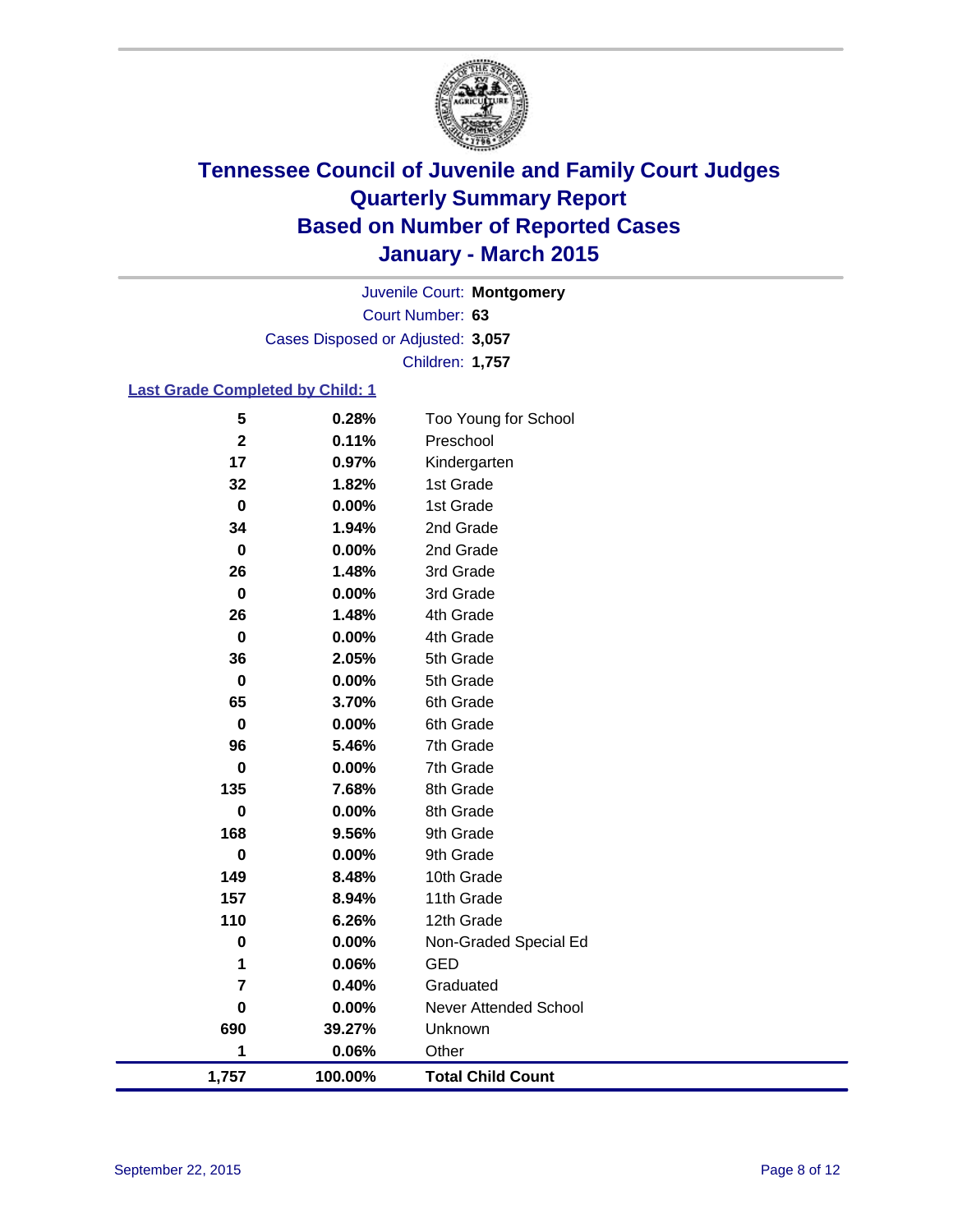

|                                         |                                   | Juvenile Court: Montgomery                                                              |  |  |
|-----------------------------------------|-----------------------------------|-----------------------------------------------------------------------------------------|--|--|
|                                         |                                   | Court Number: 63                                                                        |  |  |
|                                         | Cases Disposed or Adjusted: 3,057 |                                                                                         |  |  |
|                                         |                                   | Children: 1,757                                                                         |  |  |
| <b>Enrolled in Special Education: 1</b> |                                   |                                                                                         |  |  |
| 16                                      | 0.91%                             | Yes                                                                                     |  |  |
| 977                                     | 55.61%                            | No.                                                                                     |  |  |
| 764                                     | 43.48%                            | Unknown                                                                                 |  |  |
| 1,757                                   | 100.00%                           | <b>Total Child Count</b>                                                                |  |  |
|                                         |                                   | One child could be counted in multiple categories, verify accuracy of your court's data |  |  |

ilid could be counted in multiple categories, verify accuracy of your court's

| 94.09% | Judge      |
|--------|------------|
| 0.23%  | Magistrate |
| 2.88%  | YSO        |
|        |            |

| 3,890 | 100.00%  | <b>Total Action Count</b> |
|-------|----------|---------------------------|
|       | $0.00\%$ | Unknown                   |
| 109   | 2.80%    | Other                     |
| 112   | 2.88%    | YSO                       |
| J     | 0.4370   | <b>IVIAYISUALE</b>        |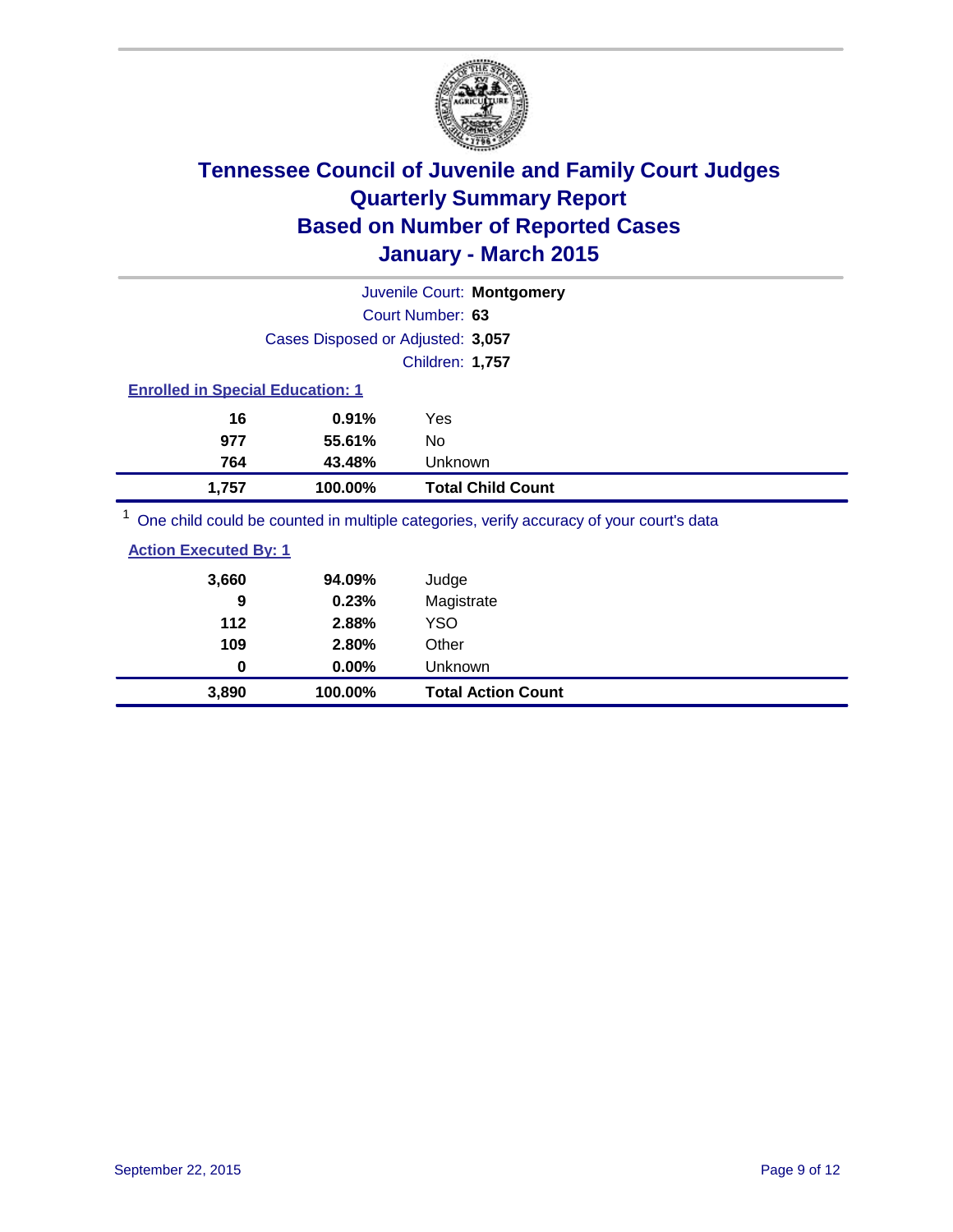

Court Number: **63** Juvenile Court: **Montgomery** Cases Disposed or Adjusted: **3,057** Children: **1,757**

### **Formal / Informal Actions: 1**

| 394   | 10.13%   | <b>Dismissed</b>                                 |
|-------|----------|--------------------------------------------------|
| 30    | $0.77\%$ | Retired / Nolle Prosequi                         |
| 86    | 2.21%    | <b>Complaint Substantiated Delinquent</b>        |
| 19    | 0.49%    | <b>Complaint Substantiated Status Offender</b>   |
|       | 0.03%    | <b>Complaint Substantiated Dependent/Neglect</b> |
| 0     | $0.00\%$ | <b>Complaint Substantiated Abused</b>            |
| 0     | $0.00\%$ | <b>Complaint Substantiated Mentally III</b>      |
| 61    | 1.57%    | Informal Adjustment                              |
| 40    | 1.03%    | <b>Pretrial Diversion</b>                        |
| 0     | $0.00\%$ | <b>Transfer to Adult Court Hearing</b>           |
| 0     | $0.00\%$ | Charges Cleared by Transfer to Adult Court       |
| 148   | 3.80%    | Special Proceeding                               |
| 228   | 5.86%    | <b>Review Concluded</b>                          |
| 2,883 | 74.11%   | Case Held Open                                   |
| 0     | $0.00\%$ | Other                                            |
| 0     | $0.00\%$ | Unknown                                          |
| 3,890 | 100.00%  | <b>Total Action Count</b>                        |

<sup>1</sup> If different than number of Referral Reasons (3890), verify accuracy of your court's data.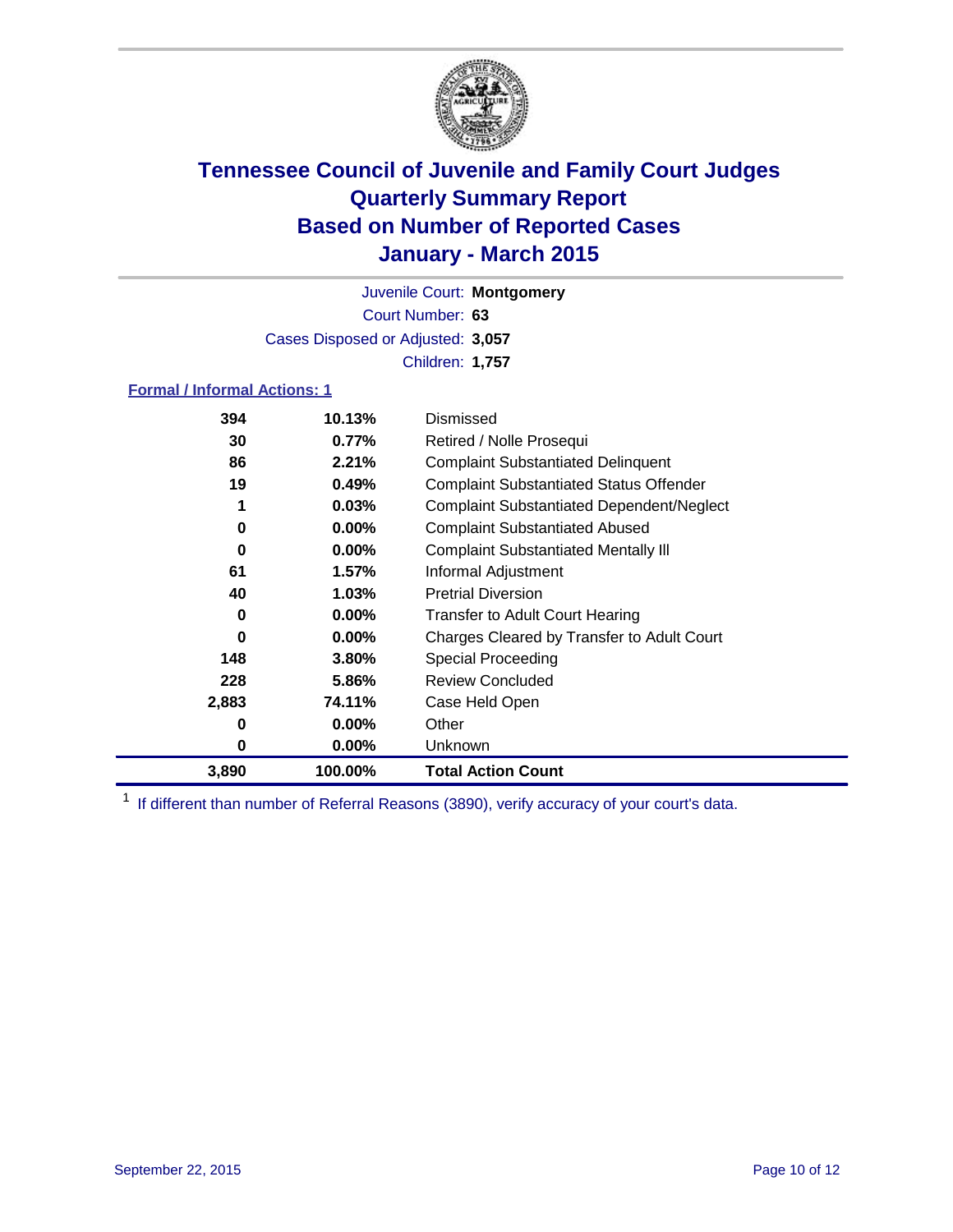

|                                                                                |                                   | Juvenile Court: Montgomery                           |
|--------------------------------------------------------------------------------|-----------------------------------|------------------------------------------------------|
|                                                                                |                                   | Court Number: 63                                     |
|                                                                                | Cases Disposed or Adjusted: 3,057 |                                                      |
|                                                                                |                                   | Children: 1,757                                      |
| <b>Case Outcomes:</b><br>There can be multiple outcomes for one child or case. |                                   |                                                      |
| 422                                                                            | 7.89%                             | <b>Case Dismissed</b>                                |
| 106                                                                            | 1.98%                             | Case Retired or Nolle Prosequi                       |
| 1,026                                                                          | 19.19%                            | Warned / Counseled                                   |
| 2,374                                                                          | 44.40%                            | <b>Held Open For Review</b>                          |
| 48                                                                             | 0.90%                             | Supervision / Probation to Juvenile Court            |
| 4                                                                              | 0.07%                             | <b>Probation to Parents</b>                          |
| 61                                                                             | 1.14%                             | Referral to Another Entity for Supervision / Service |
| 16                                                                             | 0.30%                             | Referred for Mental Health Counseling                |
| 42                                                                             | 0.79%                             | Referred for Alcohol and Drug Counseling             |
| 4                                                                              | 0.07%                             | <b>Referred to Alternative School</b>                |
| 1                                                                              | 0.02%                             | Referred to Private Child Agency                     |
| 97                                                                             | 1.81%                             | Referred to Defensive Driving School                 |
| 1                                                                              | 0.02%                             | Referred to Alcohol Safety School                    |
| 51                                                                             | 0.95%                             | Referred to Juvenile Court Education-Based Program   |
| 8                                                                              | 0.15%                             | Driver's License Held Informally                     |
| 2                                                                              | 0.04%                             | <b>Voluntary Placement with DMHMR</b>                |
| 0                                                                              | 0.00%                             | <b>Private Mental Health Placement</b>               |
| 0                                                                              | 0.00%                             | <b>Private MR Placement</b>                          |
| 3                                                                              | 0.06%                             | Placement with City/County Agency/Facility           |
| 3                                                                              | 0.06%                             | Placement with Relative / Other Individual           |
| 9                                                                              | 0.17%                             | Fine                                                 |
| 40                                                                             | 0.75%                             | <b>Public Service</b>                                |
| 12                                                                             | 0.22%                             | Restitution                                          |
| 0                                                                              | 0.00%                             | <b>Runaway Returned</b>                              |
| 30                                                                             | 0.56%                             | No Contact Order                                     |
| 0                                                                              | 0.00%                             | Injunction Other than No Contact Order               |
| 36                                                                             | 0.67%                             | House Arrest                                         |
| 0                                                                              | 0.00%                             | <b>Court Defined Curfew</b>                          |
| 0                                                                              | 0.00%                             | Dismissed from Informal Adjustment                   |
| 0                                                                              | $0.00\%$                          | <b>Dismissed from Pretrial Diversion</b>             |
| 43                                                                             | 0.80%                             | Released from Probation                              |
| 0                                                                              | 0.00%                             | <b>Transferred to Adult Court</b>                    |
| 1                                                                              | 0.02%                             | <b>DMHMR Involuntary Commitment</b>                  |
| 7                                                                              | 0.13%                             | <b>DCS Commitment - Determinate</b>                  |